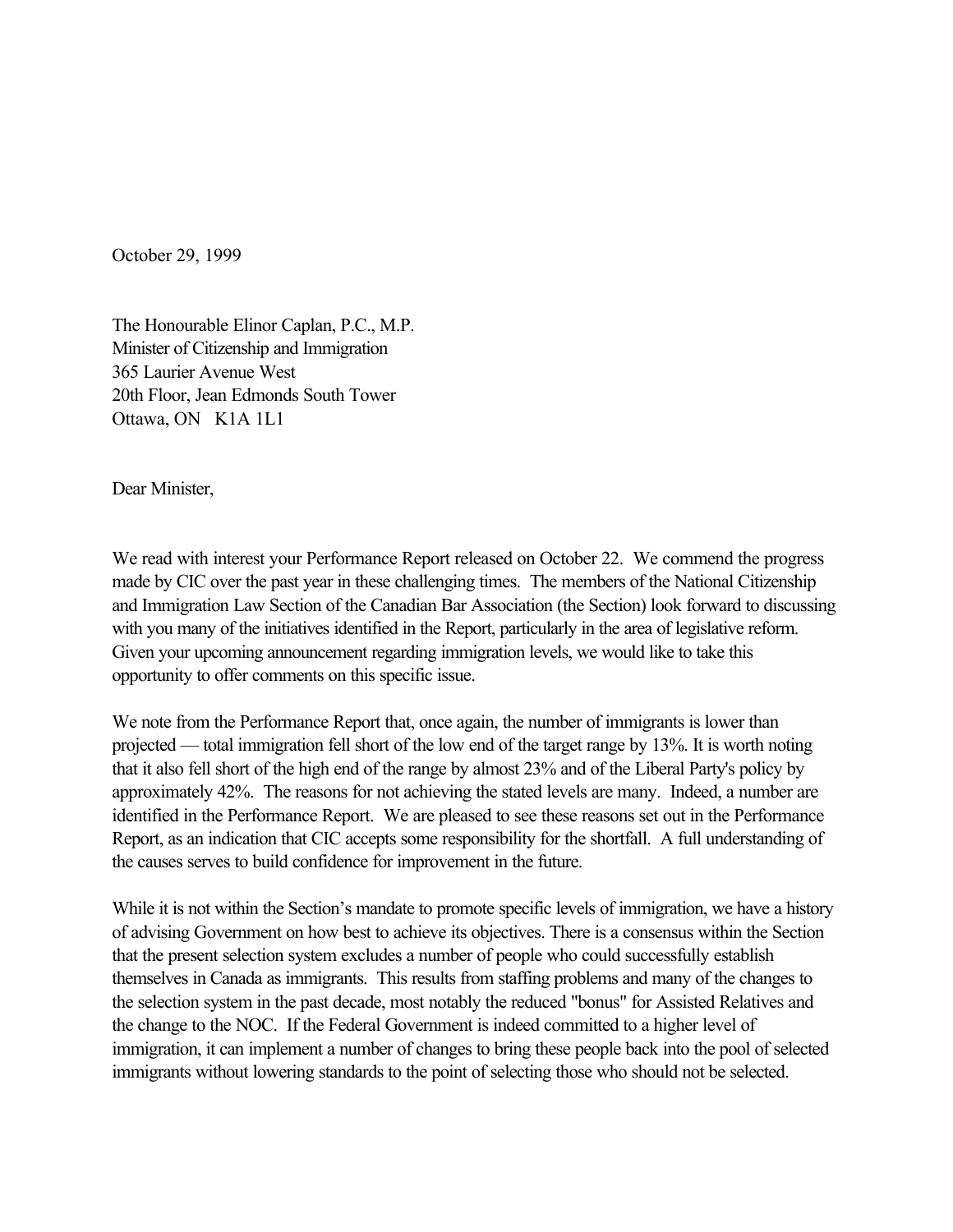## Page 2

First, we recommend an immediate change to the calculation for the Education and Training Factor. At present, applicants who meet the higher ETI standards are given credit only for the lowest ETI for their intended occupation. Better qualified applicants are treated the same as less qualified ones. CIC has argued that a higher assessment for education offsets this disparity. We agree with this to some extent. However, since the target is not being met, we see no reason to treat more marketable applicants the same as less marketable applicants in the same occupation, with regard to the skill level for their occupation. Raising the ETI points for more qualified applicants will not reduce the overall quality of immigrants selected. At the same time, it will help the Government reach its targets.

Second, we recommend that the units for the Demographic Factor be increased immediately from 8 to 10. This will offset the recent two unit decline in the average number of units awarded for the Personal Suitability factor. The reasons for this reduction are operational, rather than reflective of applicants' qualifications. An immediate increase in the Demographic Factor will compensate for the unintended reduction in units awarded for Personal Suitability until the operational issues are addressed, without lowering our standards to accept unqualified applicants.

Third, we recommend increasing the number of points assigned to those occupations on the General Occupation List most in demand.

Fourth, we recommend that the selection system be made more transparent to those who might be interested in coming to Canada. Many potential applicants hesitate or decline to enter an uncertain process, particularly when so much money is involved. The Section has been consulting with CIC officials on its redesign efforts and is encouraged by these discussions. We would hope that suitable changes can be made within the coming year.

Fifth, we encourage the Government to rethink its recruitment strategies, which have met with only limited success to date. If immigration lawyers and consultants can recruit clients, there must be a way for the Government to do the same.

Sixth, the Government should move quickly to regulate those providing representation to applicants so as to exclude those who bring our immigration system into disrepute.

Seventh, we encourage you to seek agreement from your Cabinet colleagues to allocate all fees generated by the delivery network, including the Right of Landing Fee, to the CIC budget. These fees should be reinvested in CIC's delivery network, rather that flowing into the General Revenue Fund. Until CIC is properly resourced to face legitimate and difficult challenges, it will continue to fare poorly with risk management and processing time standards.

Eighth, we encourage you to demonstrate leadership by directing visa officers to manifest a more positive attitude regarding applicants. Because Canada falls short in achieving the targets, officers